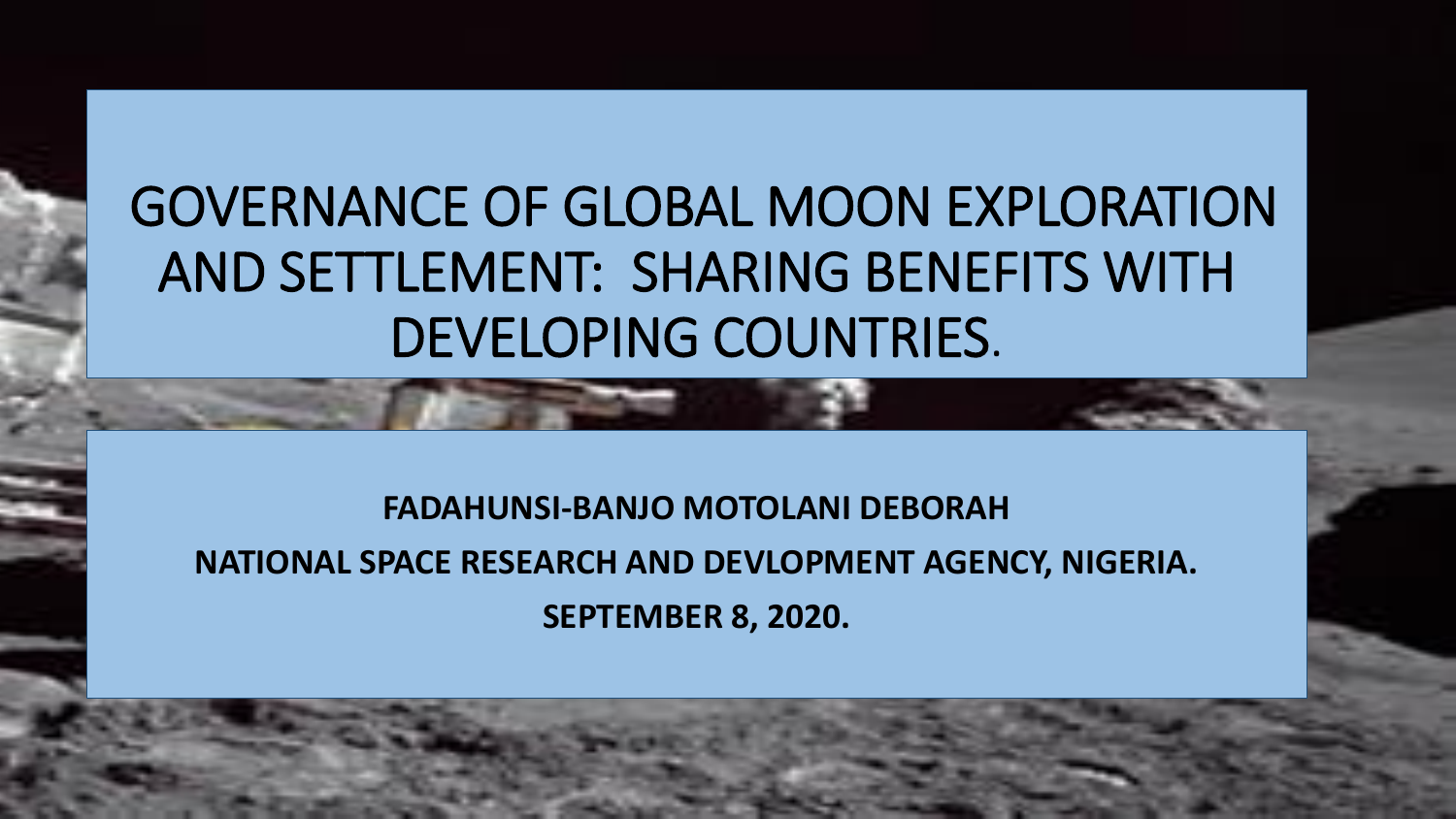#### GOVERNANCE OF GLOBAL MOON EXPLORATION AND SETTLEMENT: THE DEVELOPING COUNTRIES' PERSPECTIVE

• Article I of the Outer Space Treaty 1967

• The exploration and use of outer space, including the Moon and other celestial bodies, shall be carried out for the benefit and in the interests of all countries, irrespective of their degree of economic or scientific development, and shall be the province of all mankind.

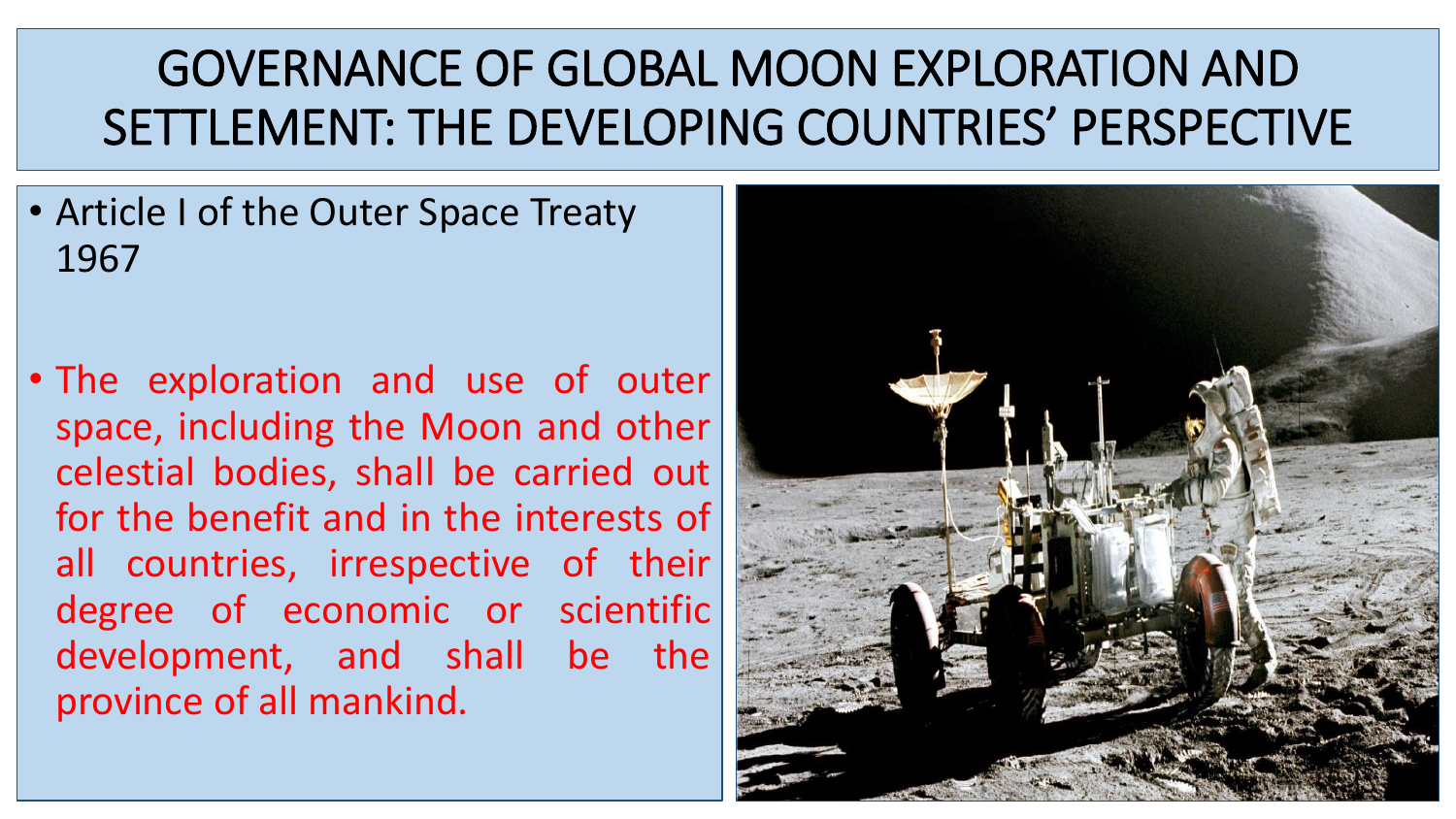### BENEFIT SHARING WITH THE DEVELOPING COUNTRIES.



- What are the benefits?
- Resources
- Technology.
- Collaboration
- LAW.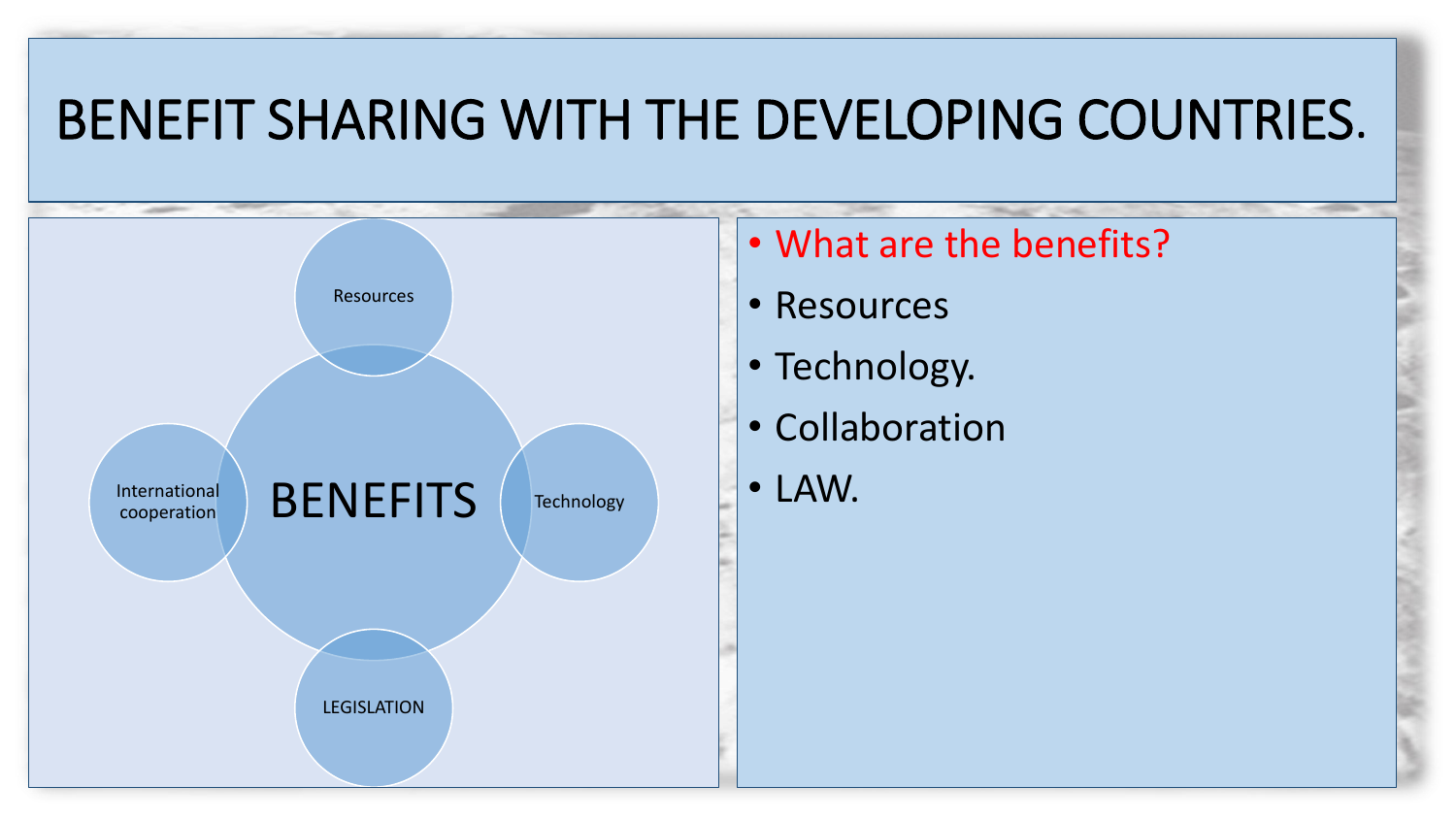### BENEFIT SHARING : HOW?

- Establish a resource reservoir to create a level playing field for capacity building.
- Conservation of mineral resources in space bearing in mind the heritage of mankind principle.
- The United Nations Convention on the Laws of the Sea 1982.
- Mining lease.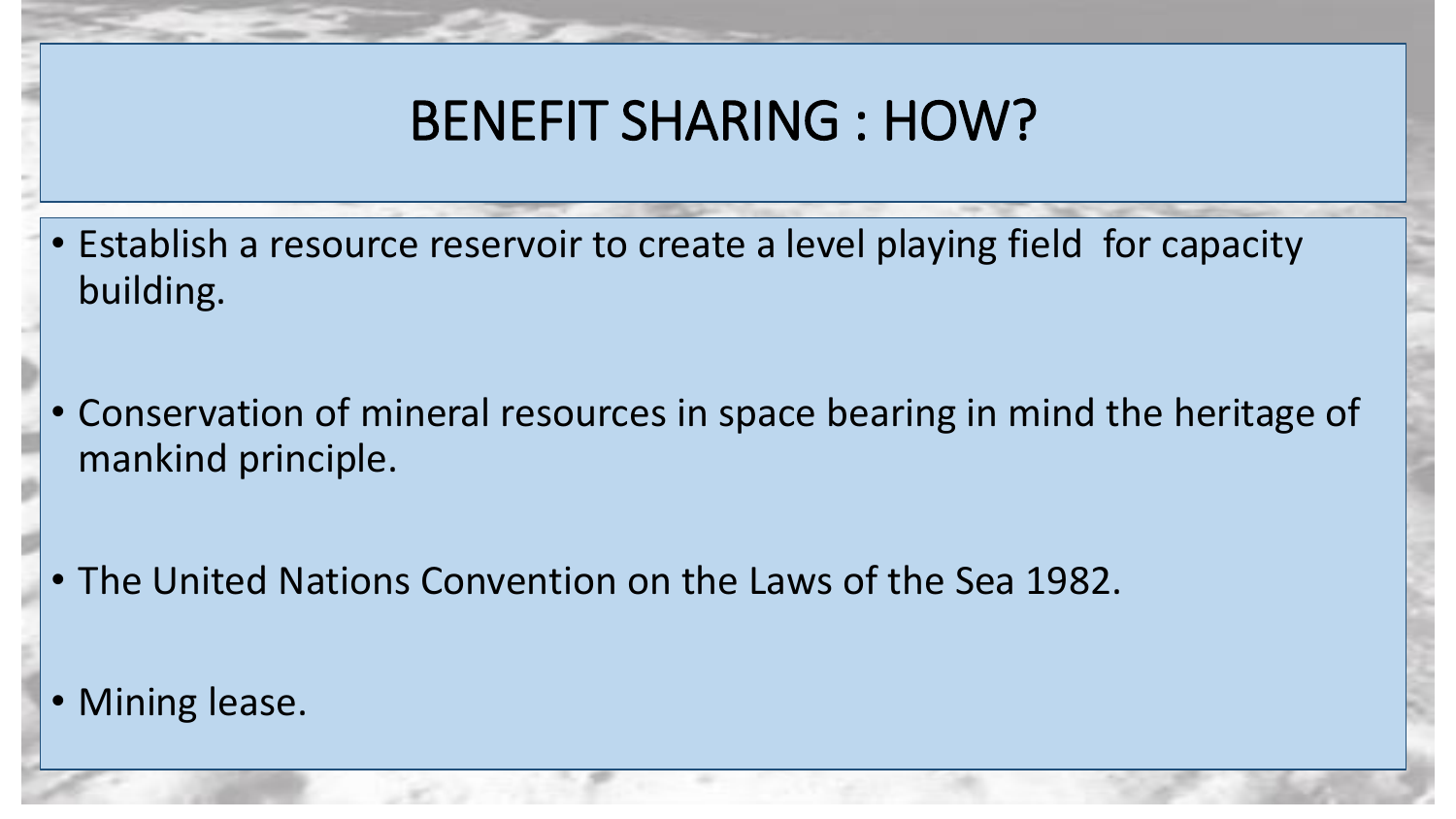# CONCERNS/CHALLENGES

- Article II Outer Space Treaty:
- Outer space, including the Moon and other celestial bodies, is not subject to national appropriation by claim of sovereignty, by means of use or occupation, or by any other means.
- Governing laws
	- National legislation vs-International law
	- Environmental issues. Space Debris.
- Regulation of settlements and settlers .
- Funding
- Technology Transfer